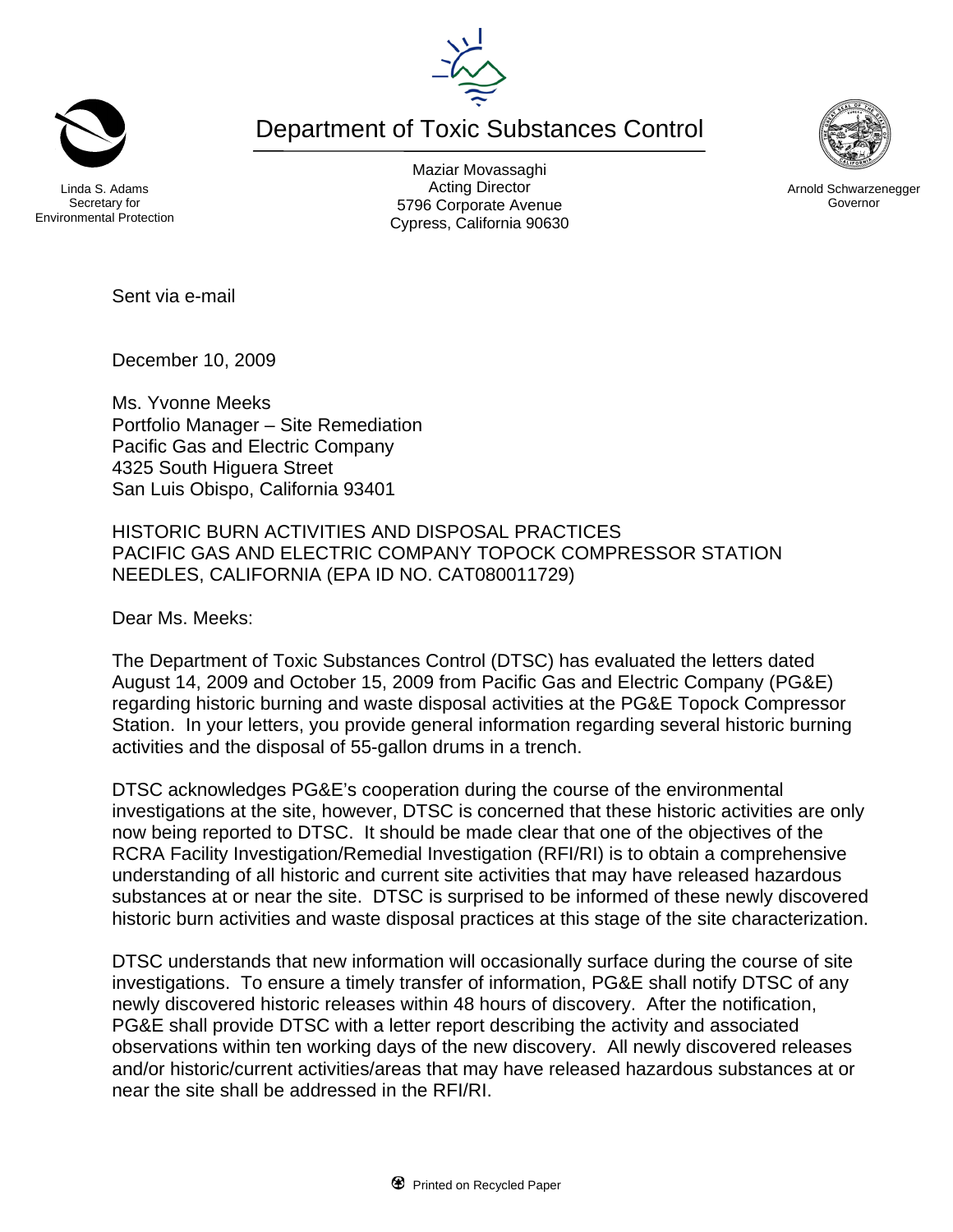Ms. Yvonne Meeks December 10, 2009 Page 2 of 6

DTSC understands that PG&E previously reviewed the site's historical records for the RFI/RI. However, due to the recent discovery of these historic waste disposal practices, PG&E should evaluate if an additional historical review should be performed. DTSC reminds the facility that part of the RFI/RI process involves a comprehensive review of all historic and current site activities that may have released hazardous substances at or near the site. All newly discovered information should be incorporated and addressed in the RFI/RI.

Your letters indicate that several former and current PG&E employees were contacted and other employees will be contacted in the future regarding historic site activities. DTSC requests all the information from the interviews be submitted to DTSC. Please also inform DTSC of the schedule for future interviews.

According to your August 14, 2009 letter, materials from the site were burned and pushed over a ravine before PG&E started taking trash to the Needles Landfill in the 1970's. Based on this new information, DTSC is concerned with the waste disposal practices at the site prior to the 1970's. DTSC requests detailed information on how waste was disposed at the site prior to PG&E's usage of the Needles Landfill. All areas where waste may have been stored, treated and/or disposed of shall be included as areas of concern and properly investigated.

The following areas are described in your letter:

- Periodic burning of waste at a location between the water tanks and the debris ravine;
- Burning of waste near the edge of the debris ravine, then pushing it over the edge;
- Yearly fire training exercises involving the burning of scrap lumber, pallets, stacked wood, power poles, siding from the cooling towers, natural gas pipe and diesel oil at the bottom of the hill near the compressor station access road, in the flat area near the location of the current decon pad and the Transwestern Intertie Station;
- Yearly fire training exercises associated with the above item located east of the wash rack near the current visitor parking;
- 55-gallon drums were disposed in a shallow trench just south of the compressor station fence line, near the debris ravine.

Having a good understanding of where the noted activities took place is critical to the upcoming soil data gap evaluation which is scheduled to begin in January 2010. DTSC therefore requests that PG&E provide maps showing the locations of each of these areas at an appropriate scale that allows for accurate delineation of the former disposal/waste activity by January 15, 2010. PG&E shall perform additional research regarding these areas and shall evaluate if these areas should be considered as new areas of concern. All these areas shall be incorporated into the RFI/RI and properly investigated for all relevant contaminants.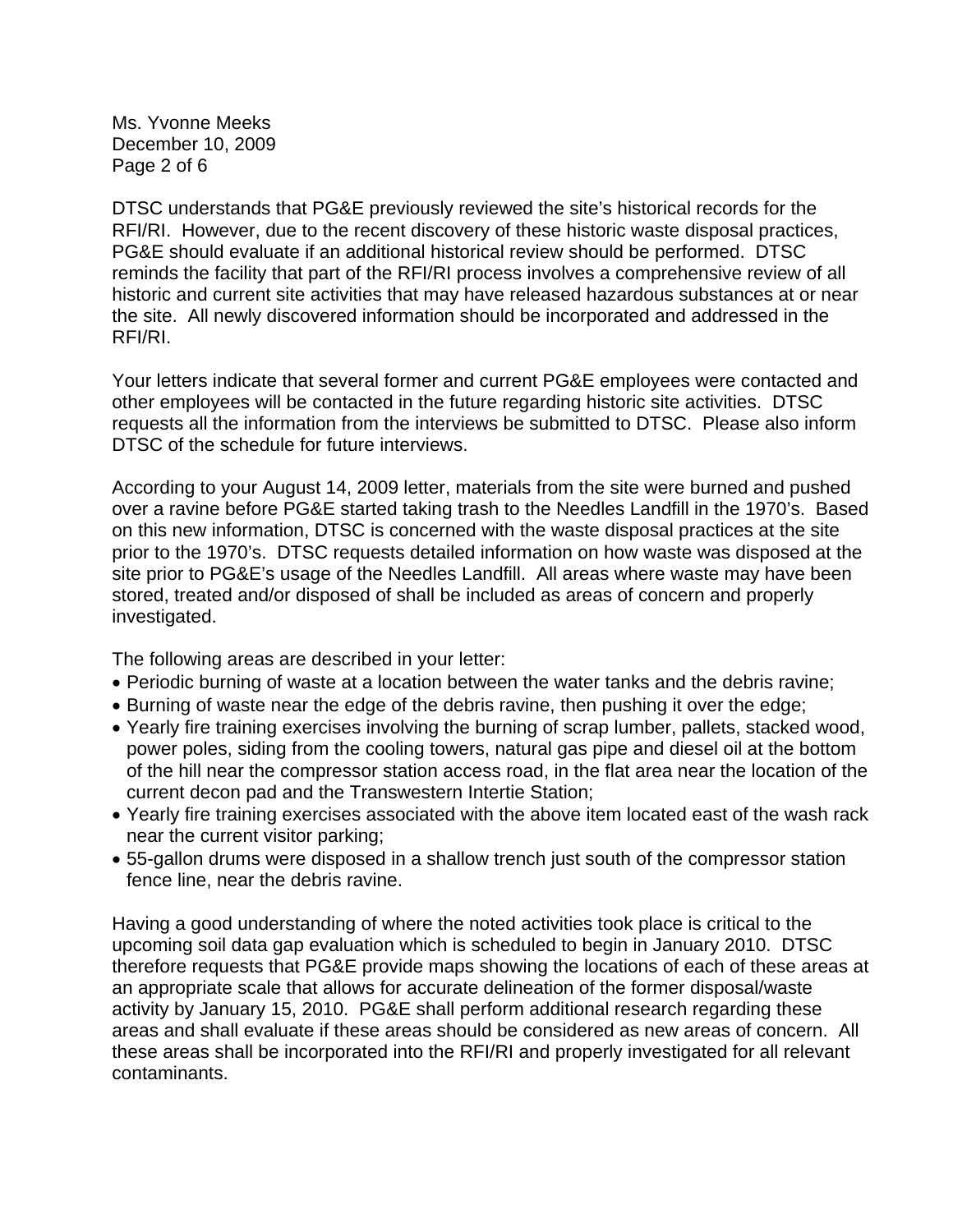Ms. Yvonne Meeks December 10, 2009 Page 3 of 6

During a site tour by PG&E for DTSC staff on May 28, 2009, stockpiles of soil were observed adjacent to the access road east of the Interim Measure 3 (IM-3) building (photo below). DTSC understands that these are drill cuttings that are temporarily stockpiled in this area. DTSC requests additional information and documentation regarding these soil stockpiles. The source and usage of the soils from these stockpiles should be determined. If these stockpiles are sourced from investigation areas or other areas of potential contamination, then the soil stockpile area may be considered as an area of concern. Furthermore, measures should be taken to properly contain, profile, and manage the potentially contaminated soils.



Soil stockpiles east of IM-3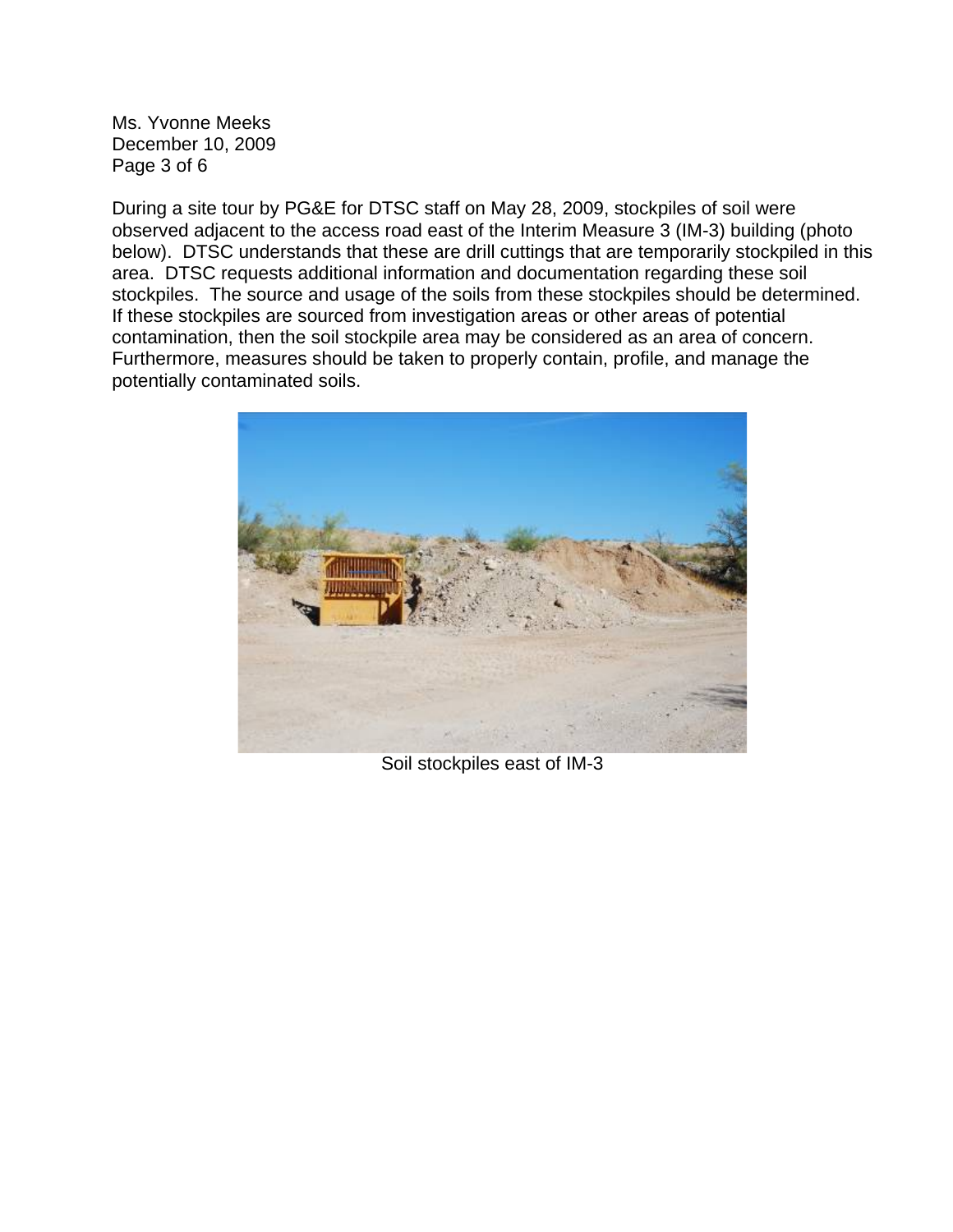Ms. Yvonne Meeks December 10, 2009 Page 4 of 6

On April 11, 2008 another soil stockpile was noted by DTSC on the north side of the road leading to the IM-3 treatment plant in the general vicinity of well MW-25 (see photograph). As with the above-discussed stockpiles, DTSC also requests information regarding this stockpile.



Soil stockpile north of MW-25 - view to east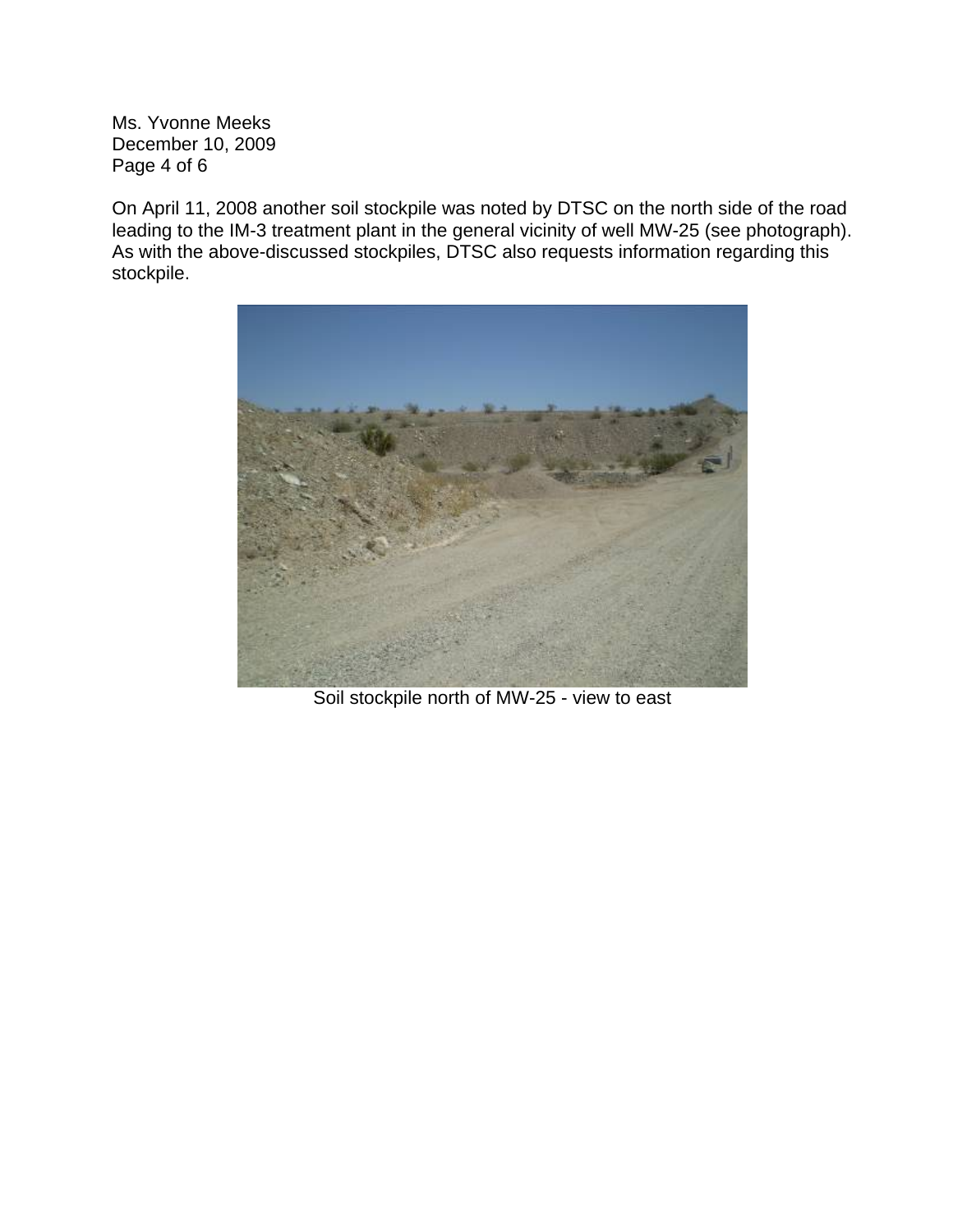Ms. Yvonne Meeks December 10, 2009 Page 5 of 6

During a site visit on May 7, 2009, DTSC staff identified two areas of interest in the vicinity of the Topock Compressor Station. First, as illustrated in the two following photographs, black slag or slag-like waste and tan refractory brick were observed north of the PG&E access road in the vicinity of the old crossing of the former Redrock Bridge. The waste was exposed over a significant portion of the surface of the north facing slope. DTSC requests information if the waste is related to PG&E activities.



Refractory brick and black slag



Black slag at the surface